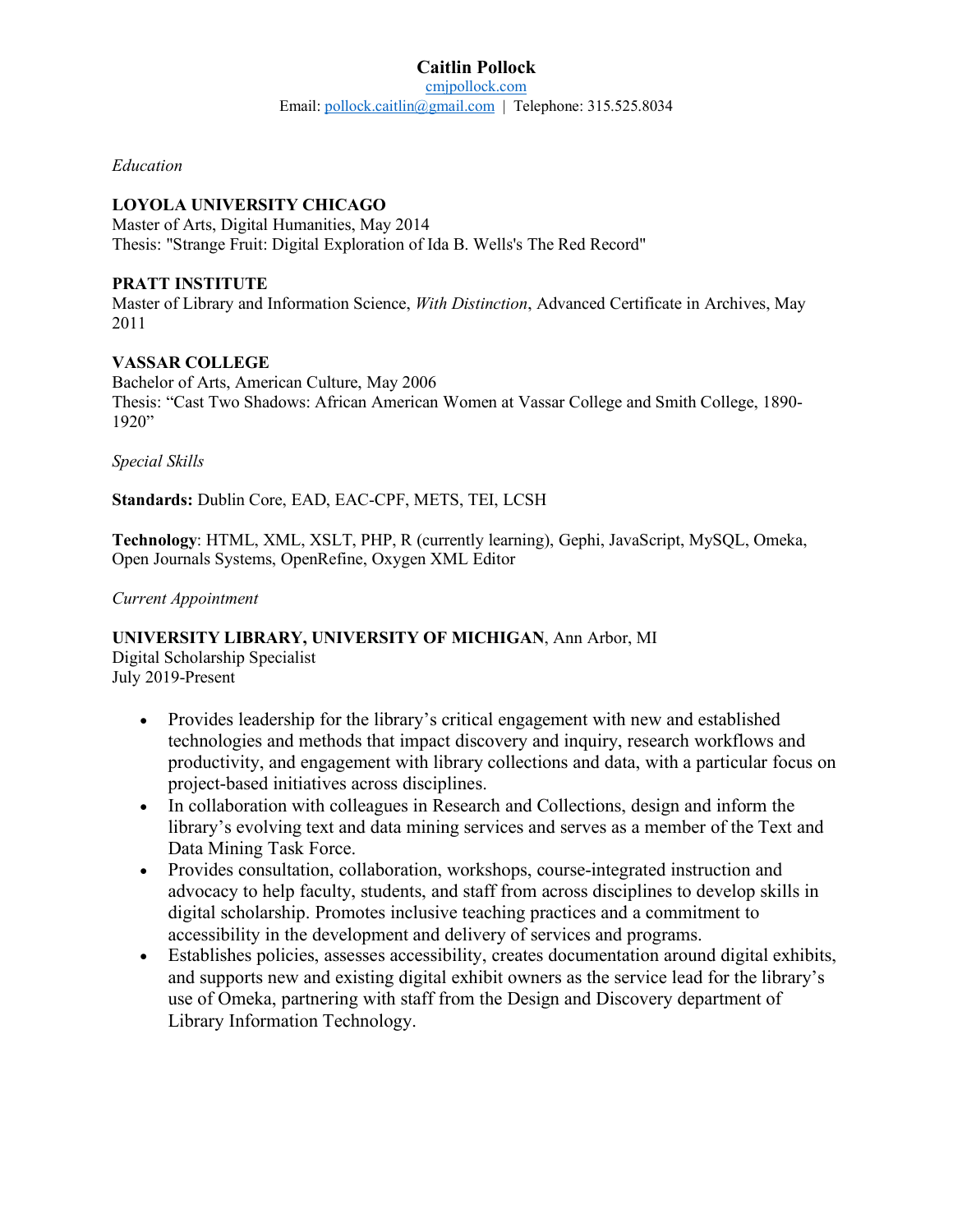#### *Professional Experience*

## **UNIVERSITY LIBRARY, INDIANA UNIVERSITY-PURDUE UNIVERSITY INDIANAPOLIS,**

#### Indianapolis, IN

Digital Humanities Librarian, Liaison to Africana Studies, Classics, and Philosophy August 2014-June 2019

- Assist with Center of Digital Scholarship goals and projects, including open access initiatives, community-partnered cultural heritage collections, institutional repository, Open Journal System, and data repository as needed including developing XSLT scenarios, PHP scripts, and API workflows.
- Encouraging and fostering reuse of already developed Digital Collections by making them more computational accessible via transcription and TEI encoding.
- Plan and lead digital humanities workshops offered by University Library, including Text Encoding Initiative, TimeLineJS and StoryMapJS, and OpenRefine.
- Worked with faculty and library subject specialists to incorporate digital tools into humanities research and teaching activities. Co-taught "Introduction to Digital Humanities," and led sessions in "Writing for Social Change" on digital storytelling technologies.
- Provide expert consulting service to faculty and students on digital humanities techniques and tools that serve to support research and scholarship.
- Support student DH research including: "Mapping the Oratory of Frederick Douglass" (ongoing and work is public) and "The Green Books in Indiana" (ongoing, work is not yet public).
- Assist students, faculty, and staff of the departments/programs of Philosophy, Classics, Africana Studies through research consultation, library instruction requests, consultation and acquisition of research and teaching materials as requested.

# **MODNETS, LOYOLA UNIVERSITY CHICAGO ENGLISH DEPARTMENT***,* Chicago, Illinois

Summer Program Manager, http://www.modnets.org/

June 2014-September 2014

- Wrote XSLT to extract RDF information from XML generated from a MySQL database.
- Handled the indexing flow and checking new RDF in GitLab.
- Ran debugging scripts on a staging server.
- Wrote documentation and project management notes for the next program manager.

## **LOYOLA UNIVERSITY CHICAGO LIBRARIES***,* Chicago, Illinois

Reference Services Graduate Assistant

August 2013-July 2014

- Provide friendly and helpful chat, telephone, text, and in-person reference at Loyola's main library.
- Maintain knowledge of current library services, including a wide range of databases for subjects from chemistry and nursing to history and pastoral studies.

# **LOYOLA UNIVERSITY CHICAGO LIBRARIES***,* Chicago, Illinois

Digital Services Graduate Assistant April 2013-May 2014

- Researched copyright/permissions policies of academic publishers.
- Populated Loyola's institutional repository with faculty scholarship from a wide range of disciplines.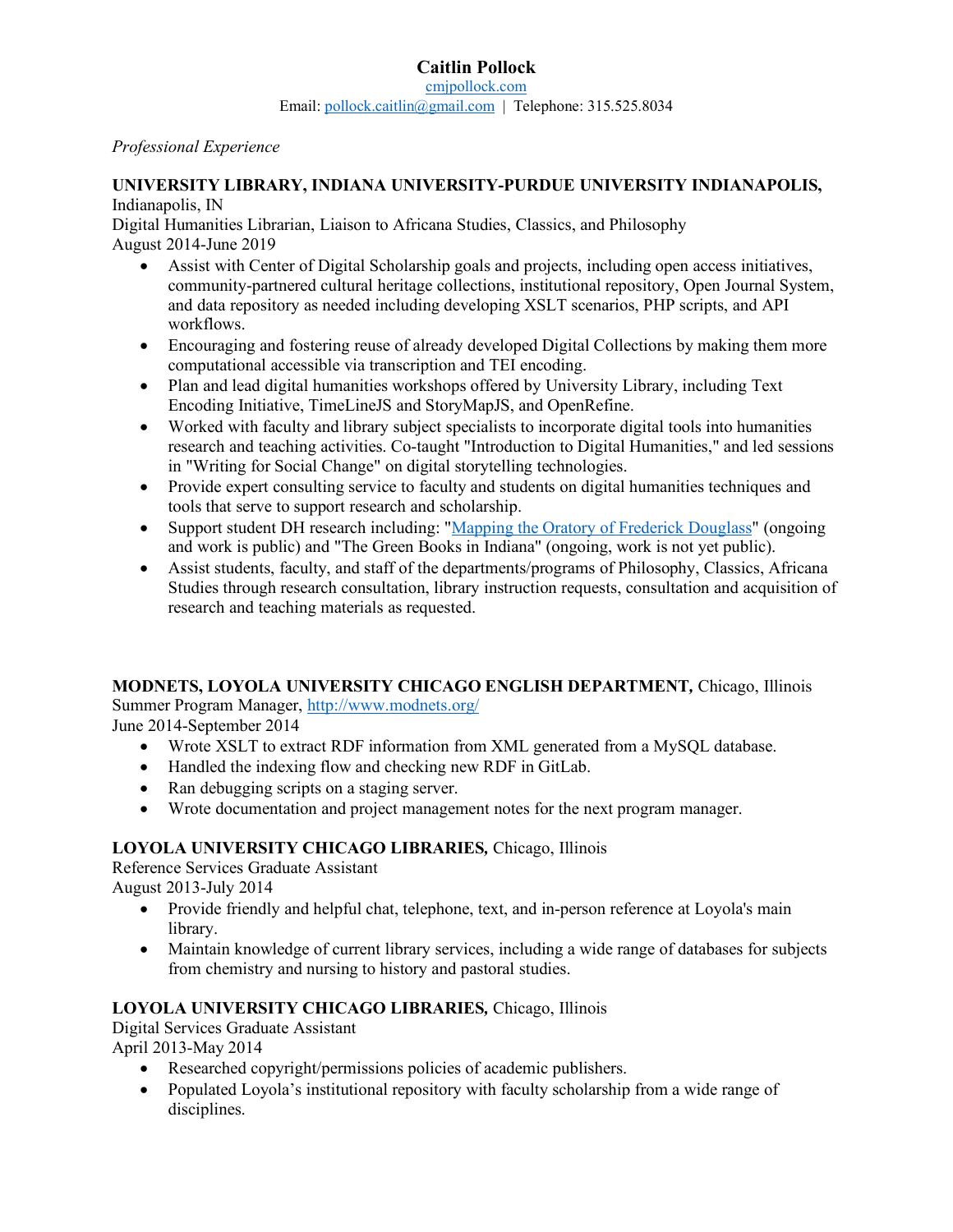# **Caitlin Pollock**

cmjpollock.com

Email: pollock.caitlin@gmail.com | Telephone: 315.525.8034

- Assisted the Digital Services Librarian and be responsible for answering inquiries and outreach to faculty about the digital repository during her maternity leave.
- Created reports using OpenRefine of university scholarship output.

### *Awards*

3rd Place for *Chronicling Hoosier*, National Endowment for the Humanities Chronicling America Data Challenge, July 2016 Project URL: http://centerfordigschol.github.io/chroniclinghoosier/ Responsibilities: Website Development and Design

#### *Publications, Presentations, and Posters* (Refereed)

**Pollock, CMJ. & SP Haley. "When I Enter: Black women and Disruption of the White, Heteronormative** Narrative of Librarianship." In *Pushing the Margins: Women of Color and Intersectionality in LIS*, edited by Rose L. Chou and Annie Pho. Sacramento, CA: Library Juice Press, 2018.

**Pollock, CMJ** & Heather Coates. Historical Public Health Data Curation: Indiana State Board of Health Monthly Bulletin Project. Shaping Humanities Data (Preconference Workshop). Digital Humanities 2017 Annual Conference. McGill University, Montreal, Quebec, Canada. August 7, 2017.

Palmer, K., D.A. Polley, and **CMJ Pollock**. "Chronicling Hoosier: Tracing Home in Historic Newspapers." Spirit and Place Festival. Indianapolis, IN. November 12, 2016

**Pollock, CMJ** & Kristi Palmer. "The Professor in the Library with Digital Humanities: Building a DH Research Service." Indiana Library Federation Annual Conference 2016. Indianapolis, IN. November 9, 2016.

Craig, K., Michelle Dalmau, Harriet Green, Jennifer Guiliano, **CMJ Pollock**, & Mara Wade. "Bridging Gaps: Creating (Safe) Passage for Data Curation Training, Platforms, and Services for Humanities Scholars." (Panel) Digital Library Federation Forum, Milwaukee, WI., November 8, 2016.

Odell, J., Polley, T., **Pollock, C**., Proctor, A., Sullivan, M. "Metropolitan Universities: Building an Online, Open Access Archive." Poster presented at the annual meeting of the Coalition of Urban and Metropolitan Universities, Omaha, NE. October 11, 2015.

**Pollock, CMJ** &A. Battleground. (2013, April) "A Gallery for the Outlaw: Archiving the Art of the Iconoclast." In *Imagine, Innovate, Inspire*. Paper present at the Proceedings of the Association of College and Research Libraries Annual 2013 Conference, Indianapolis, Indiana. Chicago: Association of College and Research Libraries.

*Publications and Presentations* (Lightly reviewed)

Palmer, K., D.A. Polley, and **CMJ Pollock**. "Chronicling Hoosier: A New Digital Scholarship Project of IUPUI's University Library." *Indiana Magazine of History*, 112, (December 2016), 393-395. (unrefereed)

*Invited Talks, Panelists, and Workshops*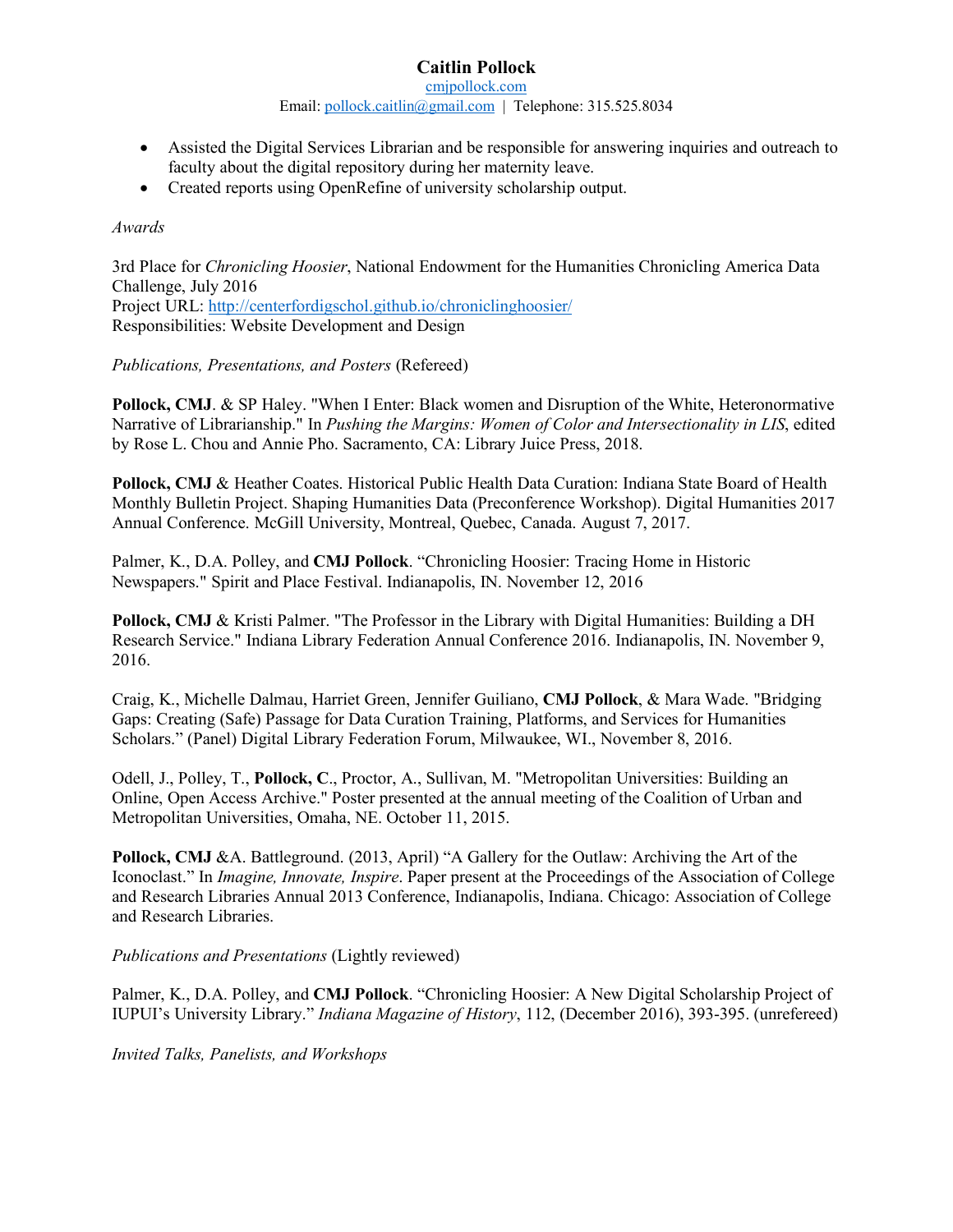## **Caitlin Pollock**

cmjpollock.com Email: pollock.caitlin@gmail.com | Telephone: 315.525.8034

2019. Humanities Intensive Learning and Teaching (HILT). "Introduction to the Text Encoding Initiative (TEI) for Black Digital Humanities." With Jessica Lu. Indiana University-Purdue University Indianapolis. Indianapolis, IN. June 3-7, 2019. (Workshop Instructor)

2019. Humanities in Data Workshop. Indiana Humanities Quantum Leap Workshop. University of Indianapolis, Indianapolis, IN. February 28, 2019. (Workshop Instructor).

2018. "Putting It into Action Panel," *Transformative Digital Humanities: Feminist Interventions in Structure, Representation, and Practice Symposium*. Loyola University Chicago. March 23, 2018. (Panelist).

2018. "Recounting Evidence in African American Digital Studies." With Katie Rawson, Sarah Patterson, Trevor Muñoz, and Jim Casey. Columbia University, January 6, 2018. (Workshop Instructor).

2017. Digital Editorial Practice and the Humanities Classroom Research Cluster Workshop. "Encoding Ida B. Wells's *The Red Record:* Critical Questions in Digital Editing and Data Curation of Violence." University of Illinois, Urbana-Champaign. Urbana-Champaign, IL. October 2, 2017. (Invited Talk).

2017. "When I Enter: Black Women and Disruption of the White, Heteronormative Narrative of Librarianship." Pushing the Margins Symposium. University of California, Los Angeles. Los Angeles, CA. July 14, 2017.

2017. Humanities Intensive Learning and Teaching (HILT). "Introduction to the Text Encoding Initiative (TEI) for Historical Documents." University of Texas, Austin. Austin, TX. June 5-9, 2017. (Workshop Instructor).

2017. *Digital Native American Studies Project*. National Endowment for the Humanities Office of Digital Humanities Institute. "GIS Tools for the Classroom." Indiana University-Purdue University, Indianapolis, IN. May 16, 2018. (Workshop Instructor).

2016. "Why the Humanities Matter." *Wiley Humanities Festival*. Webinar. September 9, 2016. (Panelist).

2016. *From Plessy to Brown: The African American Freedom Struggle in the Twentieth Century.*  National Endowment for the Humanities Summer Institute for School Teachers. "Teaching and Textmining *A Red Record.*" Purdue University, West Lafayette, IN. July 11, 2016. (Workshop Instructor).

2014. *The Black Press Research Collective Newspapers Project: Visualizing the History of the Black Press in the United States*. "Mining the Recorder." National Endowment for the Humanities Workshop. Johns Hopkins University, Baltimore, MD. October 10-11, 2014. (Invited Presenter).

*Course Development & Guest Lectures/Workshops* 2019 **HIST** 195 **ENG** 377; **HIST** 195, 425/547; **REL** 173; Public History Graduate Student Orientation **HIST** 495; Public History Graduate Student Orientation **ENG** 377; Public History Graduate Student Orientation **ANT** 404, 412; **HIST** 547; Public History Graduate Student Orientation

*Professional Development*

(\* Denotes Competitive Professional Development Opportunities)